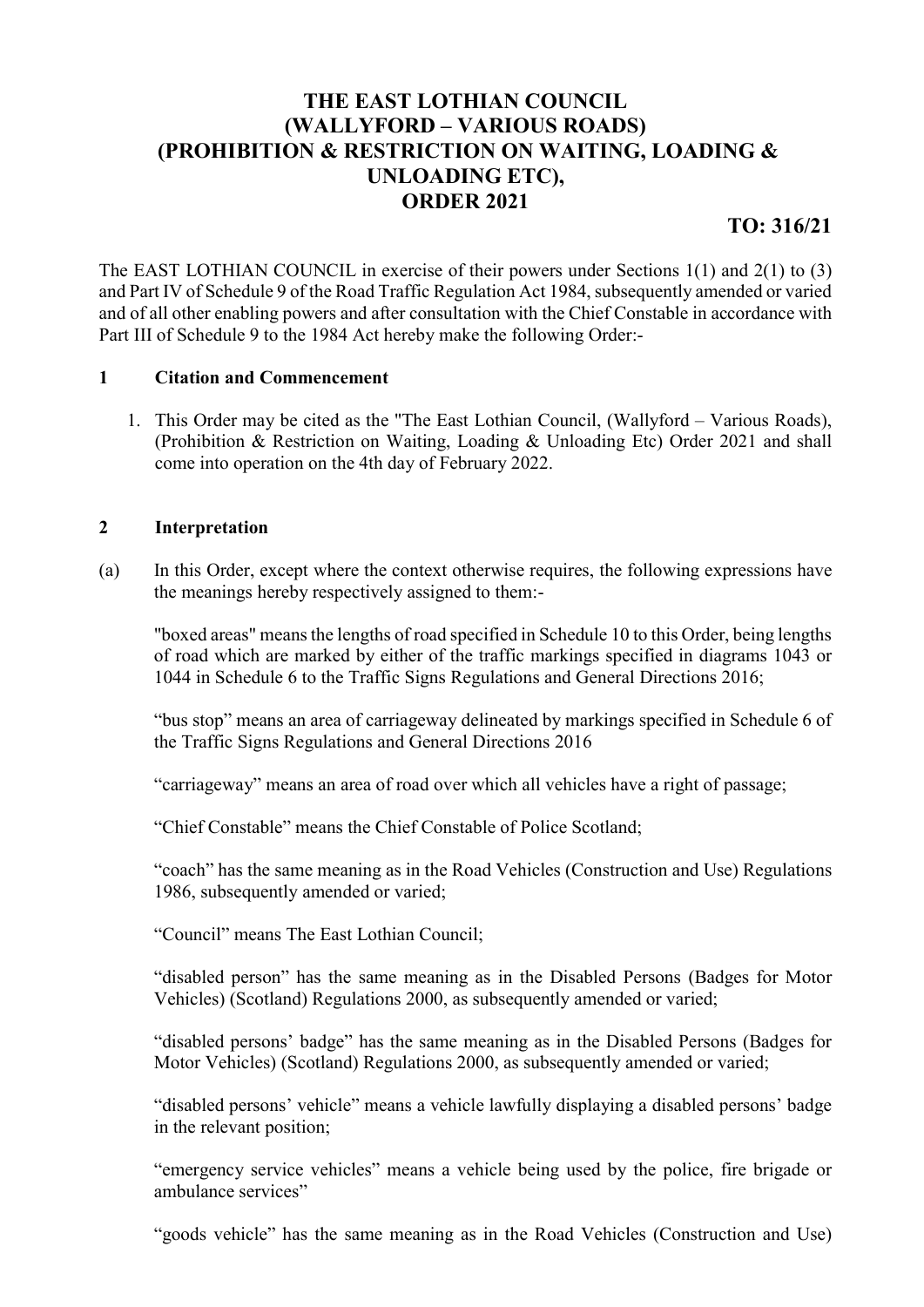Regulations 1986, as subsequently amended or varied;

"local service" has the same meaning as in Section 2 of the Transport Act 1985;

"m" means the distance measure of 'metre':

"manner of parking" means the way in which a vehicle is parked at the edge of a carriageway;

"parking attendant" has the same meaning as in Section 63A of the 1984 Act;

"parking bay" means a space in a parking place which is provided for the leaving of a vehicle;

"permitted hours" means any period not exceeding the stipulated time in the specified time periods shown in each schedule, between the hours of 8.30 a.m. and 5.30 p.m. Monday to Saturday inclusive.

"permitted hours – North Berwick" means any period not exceeding ninety minutes in any three hours between the hours of 8.30 a.m. and 5.30 p.m. Monday to Sunday inclusive.

"public service vehicle" has the same meaning as in Section 1 of the Public Passenger Vehicles Act 1981;

"relevant position" has the same meaning as in Regulation 3 of the Local Authorities Traffic Orders (Exemptions for Disabled Person's) (Scotland) Regulations 2002 as subsequently varied or amended;

"restricted or prohibited hours" means any period during which the restrictions or prohibitions imposed by relevant Articles of the Order apply;

"road" includes part of a road;

"School Zig-Zag marking" has the same meaning as the appropriate sign within the Traffic Signs & General Directions General Directions 2016;

"Schedule" means a Schedule to this Order;

"street trader's licence" means a licence of that name issued under the powers contained in the Civic Government (Scotland) Act 1982, as subsequently varied or amended;

"taxi" and "taxi stance" have the same meaning as in Section 23(1) of the Civic Government (Scotland) Act 1982, as subsequently varied or amended;

"telecommunication apparatus" has the same meaning as in the Telecommunications Act 1984;

"traffic sign" means a sign of any size, colour and type prescribed or authorised under, or having effect as though prescribed or authorised under, section 64 of the 1984 Act;

"universal postal service provider" has the same meaning as in Part 3 of the Postal Services Act 2011;

"universal postal service" shall be construed in accordance with Part 3 of the Postal Services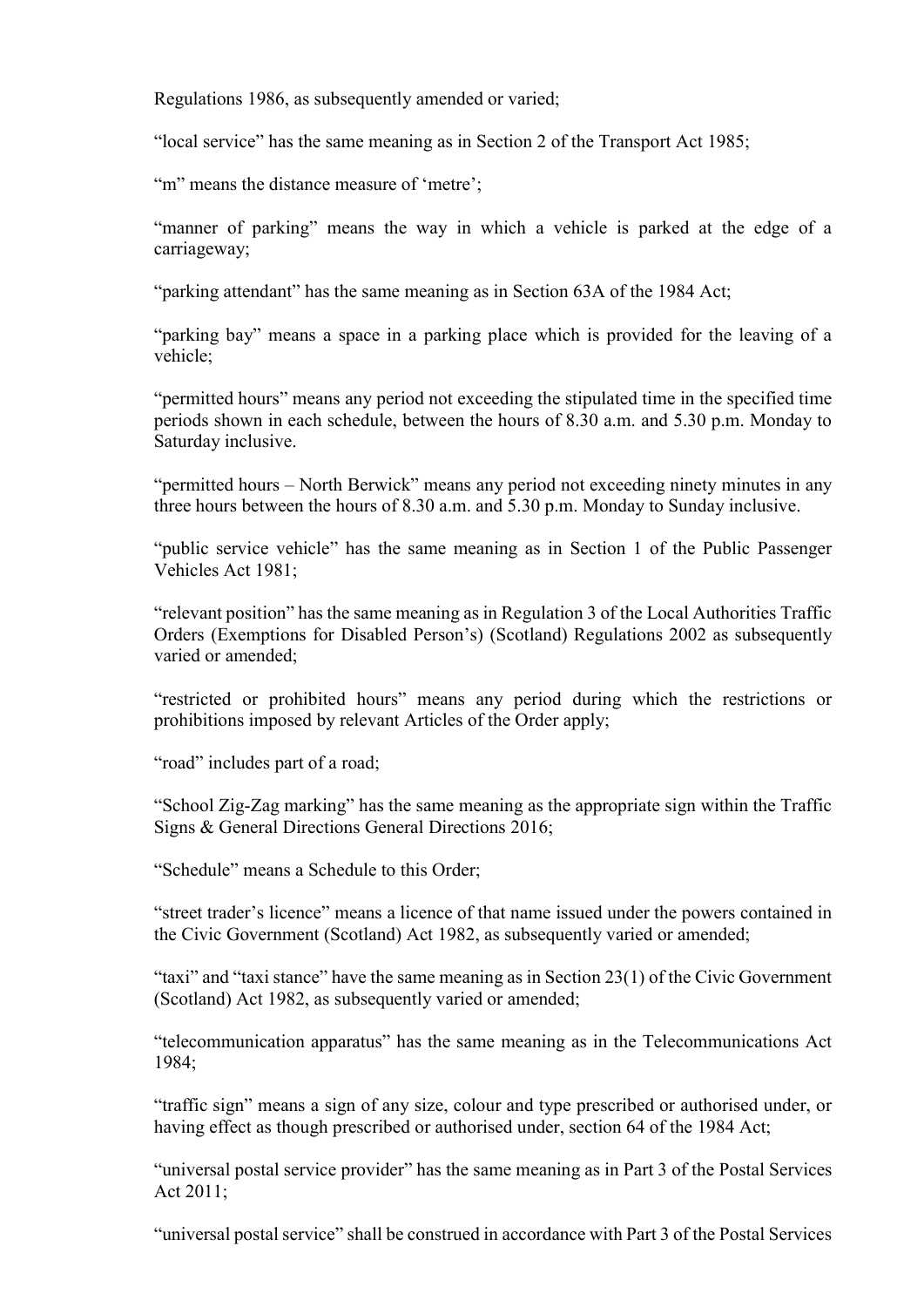Act 2011 as subsequently varied or amended:

"vehicle" unless the context otherwise requires, means a vehicle of any description and includes a machine or implement of any kind, drawn or propelled along roads whether or not by mechanical power

#### Note:

The restrictions, prohibitions and requirements imposed by this Order are in addition to and not in derogation of any restriction, prohibition or requirement imposed by any other enactment and any exception or exemption to the provision of this Order is without prejudice to the provisions of any other enactment

All words importing the singular also include the plural and vice versa where the context requires.

All signs, carriageway markings etc. shall comply with the Traffic Signs Regulations and General Directions 2016.

# 3 Prohibition of Waiting, Loading and Unloading in lengths of road specified in Schedule 1

Save as provided in Articles 26, 27, 29, 30, 31, 32, 33 & 34 of this Order, no person shall, except upon the direction or permission of a police constable in uniform, or a parking attendant in uniform, cause or permit any vehicle to wait, load or unload at any time in any of the lengths of road specified in Schedule 1 and shown on the accompanying maps.

# 4 Prohibition of Waiting in lengths of road specified in Schedule 2

Save as provided in Articles 26, 27, 29, 30, 31, 32, 33, 34 & 35 of this Order no person shall, except upon the direction or with the permission of a police constable in uniform, or a parking attendant in uniform, cause or permit any vehicle to wait at any time, in any of the lengths of road specified in Schedule 2 and shown on the accompanying maps.

# 5 Restriction of Waiting in lengths of road specified in Schedule 3a

Save as provided in Articles 26, 27, 29, 30, 31, 32, 33, 34 & 35 of this Order, no person shall, except upon the direction or with the permission of a police constable in uniform, or a parking attendant in uniform, cause or permit any vehicle to wait between the hours of 8.30am and 5.30pm on Mondays to Saturdays inclusive in any of the lengths of road specified in Schedule 3a and shown on the accompanying maps.

# 6 Restriction of Waiting in lengths of road specified in Schedule 3b

Save as provided in Articles 26, 27, 29, 30, 31, 32, 33, 34 & 35 of this Order, no person shall, except upon the direction or with the permission of a police constable in uniform, or a parking attendant in uniform, cause or permit any vehicle to wait between the hours of 8.30am and 5.30pm on Mondays to Sundays inclusive in any of the lengths of road in North Berwick only as specified in Schedule 3b and shown on the accompanying maps.

# 7 Restriction of Waiting in lengths of road specified in Schedule 3c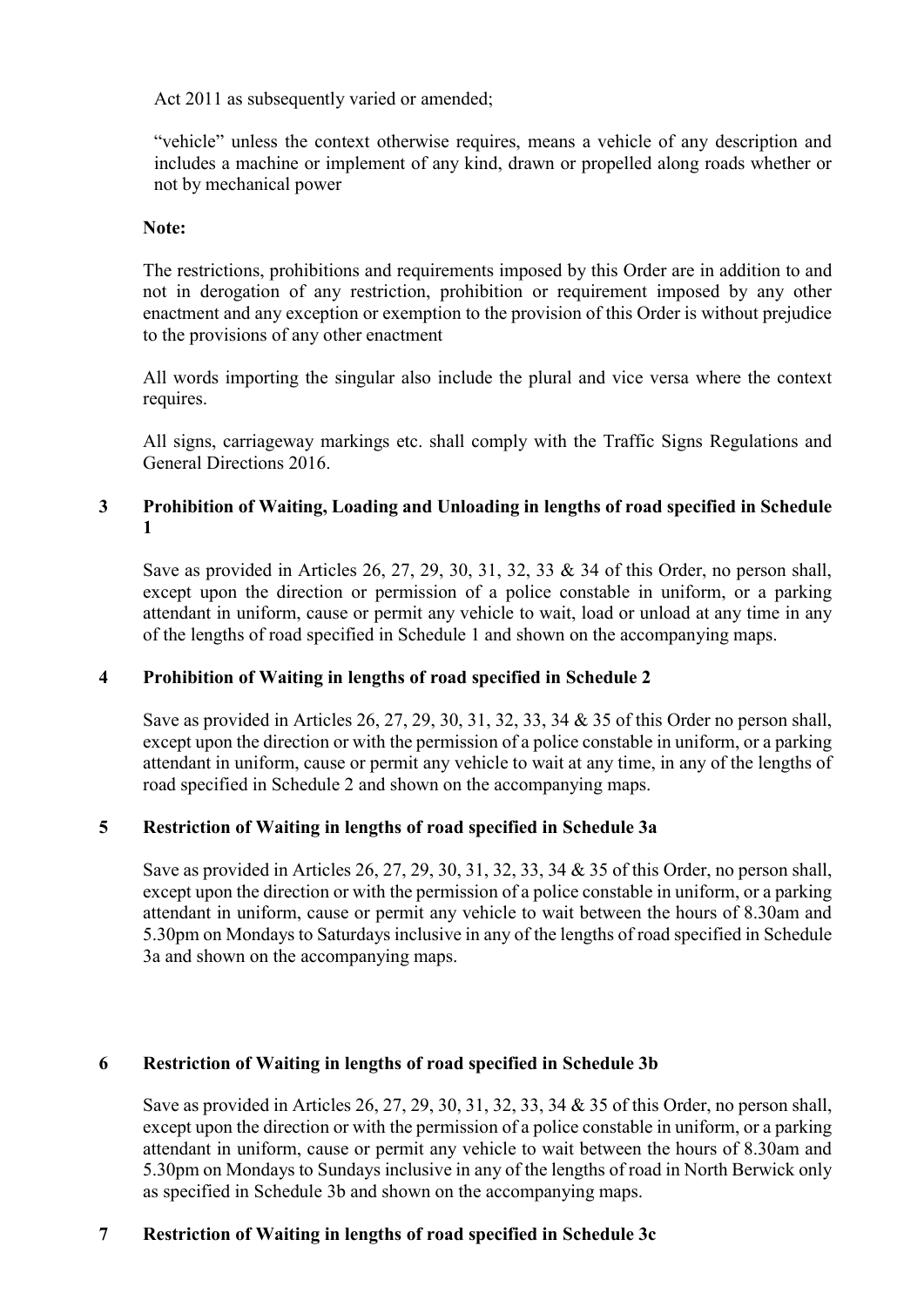Save as provided in Articles 26, 27, 29, 30, 31, 32, 33, 34 & 35 of this Order, no person shall, except upon the direction or with the permission of a police constable in uniform, or a parking attendant in uniform, cause or permit any vehicle to wait between the hours of 10.00am and 5.00pm on Mondays to Sundays from 1<sup>st</sup> April to 30<sup>th</sup> September inclusive, in any of the lengths of road specified in Schedule 3c and shown on the accompanying maps.

# 8 Restriction of Waiting in lengths of road specified in Schedule 3d

Save as provided in Articles 26, 27, 29, 30, 31, 32, 33, 34 & 35 of this Order, no person shall, except upon the direction or with the permission of a police constable in uniform, or a parking attendant in uniform, cause or permit any vehicle to wait between the hours of 8.00am and 9.00pm on Mondays to Sundays inclusive, in any of the lengths of road in Gullane only as specified in Schedule 3d and shown on the accompanying maps.

### 9 Restriction of Waiting in lengths of road specified in Schedules 4a

Save as provided in Articles 26, 27, 29, 30, 31, 32, 33, 34 & 35 of this Order, no person shall, except upon the direction or with the permission of a police constable in uniform, or a parking attendant in uniform, cause or permit any vehicle to wait for more than 90 minutes with no return permitted within 90 minutes between the hours of 8.30am and 5.30pm Mondays to Sundays between the  $1<sup>st</sup>$  June and  $30<sup>th</sup>$  September inclusive in any of the lengths of road specified in Schedule 4a and shown on the accompanying maps.

### 10 Restriction of Waiting in lengths of road specified in Schedules 4b

Save as provided in Articles 26, 27, 29, 30, 31, 32, 33, 34 & 35 of this Order, no person shall, except upon the direction or with the permission of a police constable in uniform, or a parking attendant in uniform, cause or permit any vehicle to wait for more than 45 minutes with no return within 120 minutes between the hours of 8.00am and 9.00pm on Mondays to Sundays inclusive, in any of the lengths of road in Gullane only as specified in Schedule 4b and shown on the accompanying maps.

#### 11 Restriction of Waiting in lengths of road specified in Schedules 4c

Save as provided in Articles 26, 27, 29, 30, 31, 32, 33, 34 & 35 of this Order, no person shall, except upon the direction or with the permission of a police constable in uniform, or a parking attendant in uniform, cause or permit any vehicle to wait for more than 60 minutes with no return within 60 minutes between the hours of 8.30am and 5.30pm on Mondays to Saturdays inclusive in any of the lengths of road specified in Schedule 4c and shown on the accompanying maps.

#### 12 Restriction of Waiting in lengths of road specified in Schedules 4d

Save as provided in Articles 26, 27, 29, 30, 31, 32, 33, 34 & 35 of this Order, no person shall, except upon the direction or with the permission of a police constable in uniform, or a parking attendant in uniform, cause or permit any vehicle to wait for more than 90 minutes with no return within 90 minutes between the hours of 8.30am and 5.30pm on Mondays to Saturdays inclusive in any of the lengths of road specified in Schedule 4d and as shown on the accompanying maps.

#### 13 Restriction of Waiting in lengths of road specified in Schedules 4e

Save as provided in Articles 26, 27, 29, 30, 31, 32, 33, 34 & 35 of this Order, no person shall, except upon the direction or with the permission of a police constable in uniform, or a parking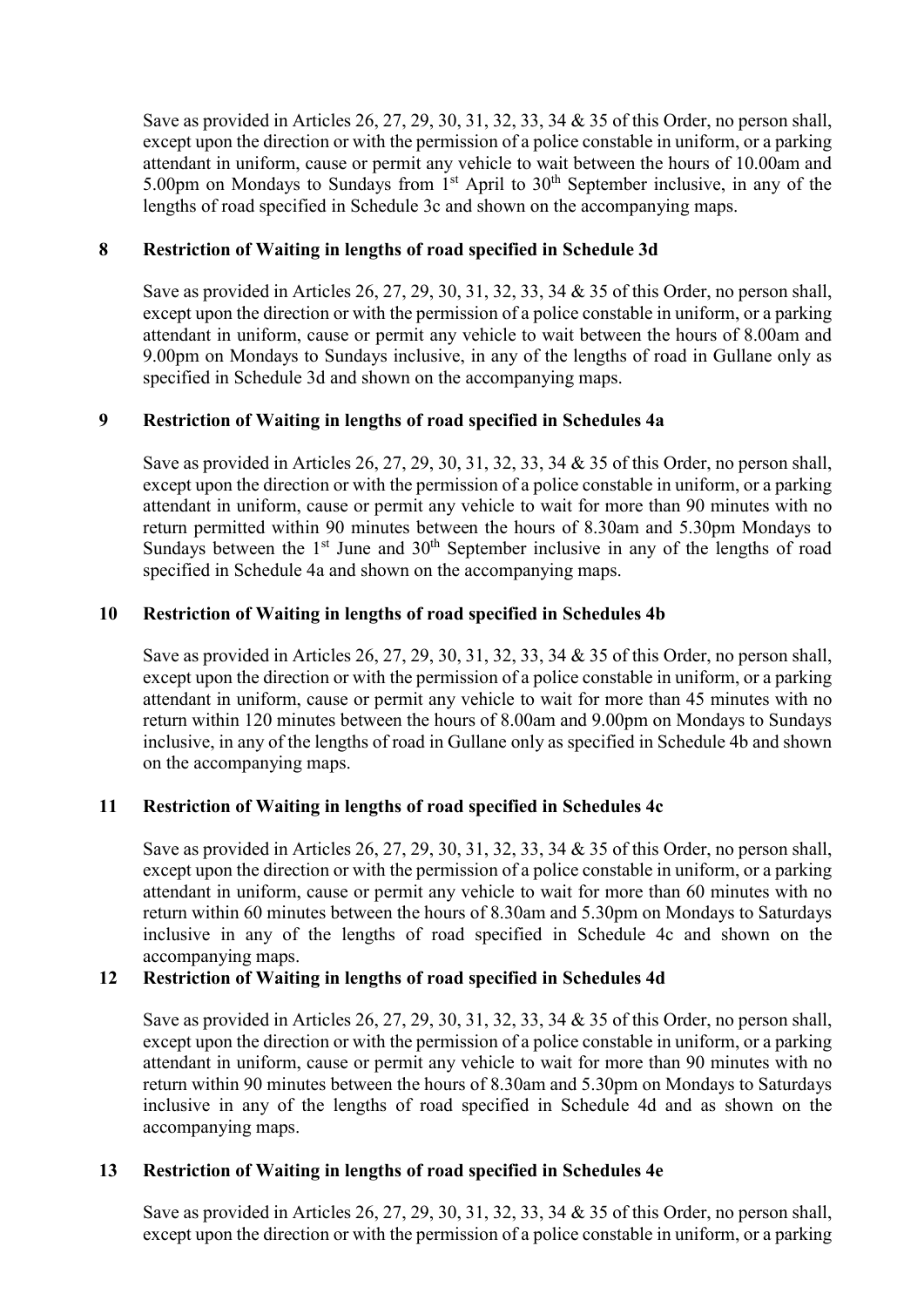attendant in uniform, cause or permit any vehicle to wait for more than 90 minutes with no return within 90 minutes between the hours of 8.30am and 5.30pm on Mondays to Sundays inclusive in any of the lengths of road in North Berwick only as specified in Schedule 4e and as shown on the accompanying maps.

### 14 Restriction of Waiting for vehicles over 7 feet 6 inches / 2.29m in lengths of road specified in Schedules 4f

Save as provided in Articles 27, 28, 30 & 31 of this Order, no person shall, except upon the direction or with the permission of a police constable in uniform, or a parking attendant in uniform, cause or permit any vehicle to wait for more than 4 hours between 8.30am and 5.30pm on any day 1 June to 30 September both days inclusive in any year and on which vehicles with an overall height which exceeds seven feet six inches will be prohibited from waiting at any time specified in Schedule 4f and as shown on the accompanying maps.

# 15 Lengths of road and parking areas specified as disabled parking places in Schedule 5a

Save as provided in Articles 27, 28, 30 & 31 of this Order, no person shall, except upon the direction or with the permission of a police constable in uniform, or a parking attendant in uniform, cause or permit any vehicle other than a disabled person's vehicle whilst properly displaying a valid disabled persons badge, to wait at any time on any of the lengths of road specified in Schedule 5a within a designated disabled persons bay on Monday to Sundays inclusive in any length of roads specified in Schedule 5a and as shown on the accompanying maps.

### 16 Lengths of road and parking areas specified as disabled parking places with waiting limited to 1 hour in any 2 hour period in Schedule 5b

Save as provided in Articles 27, 28, 30 & 31 of this Order, no person shall, except upon the direction or with the permission of a police constable in uniform, or a parking attendant in uniform, cause or permit any vehicle other than a disabled person's vehicle whilst properly displaying a valid disabled persons badge, to wait for longer than 1 hour in any 2 hour period on Monday to Saturdays between the hours of 8.30am and 5.30pm inclusive in any length of road in Tranent only as specified in Schedule 5b and as shown on the accompanying maps.

# 17 Lengths of road and parking areas specified as disabled parking places in Schedule 5c

Save as provided in Articles 27, 28, 30 & 31 of this Order, no person shall, except upon the direction or with the permission of a police constable in uniform, or a parking attendant in uniform, cause or permit any vehicle other than a disabled person's vehicle whilst properly displaying a valid disabled persons badge, to wait between 8.30am and 5.30pm on Monday to Saturdays on any of the lengths of road specified in Schedule 5c and as shown on the accompanying maps.

### 18 Lengths of road and parking areas specified as disabled parking places with waiting limited to 90 minutes in any 3 hour period in Schedule 5d

Save as provided in Articles 27, 28, 30 & 31 of this Order, no person shall, except upon the direction or with the permission of a police constable in uniform, or a parking attendant in uniform, cause or permit any vehicle other than a disabled person's vehicle whilst properly displaying a valid disabled persons badge, to wait for longer than 90 minutes in any 3 hour period on Monday to Saturdays inclusive in any length of road in Dunbar and Haddington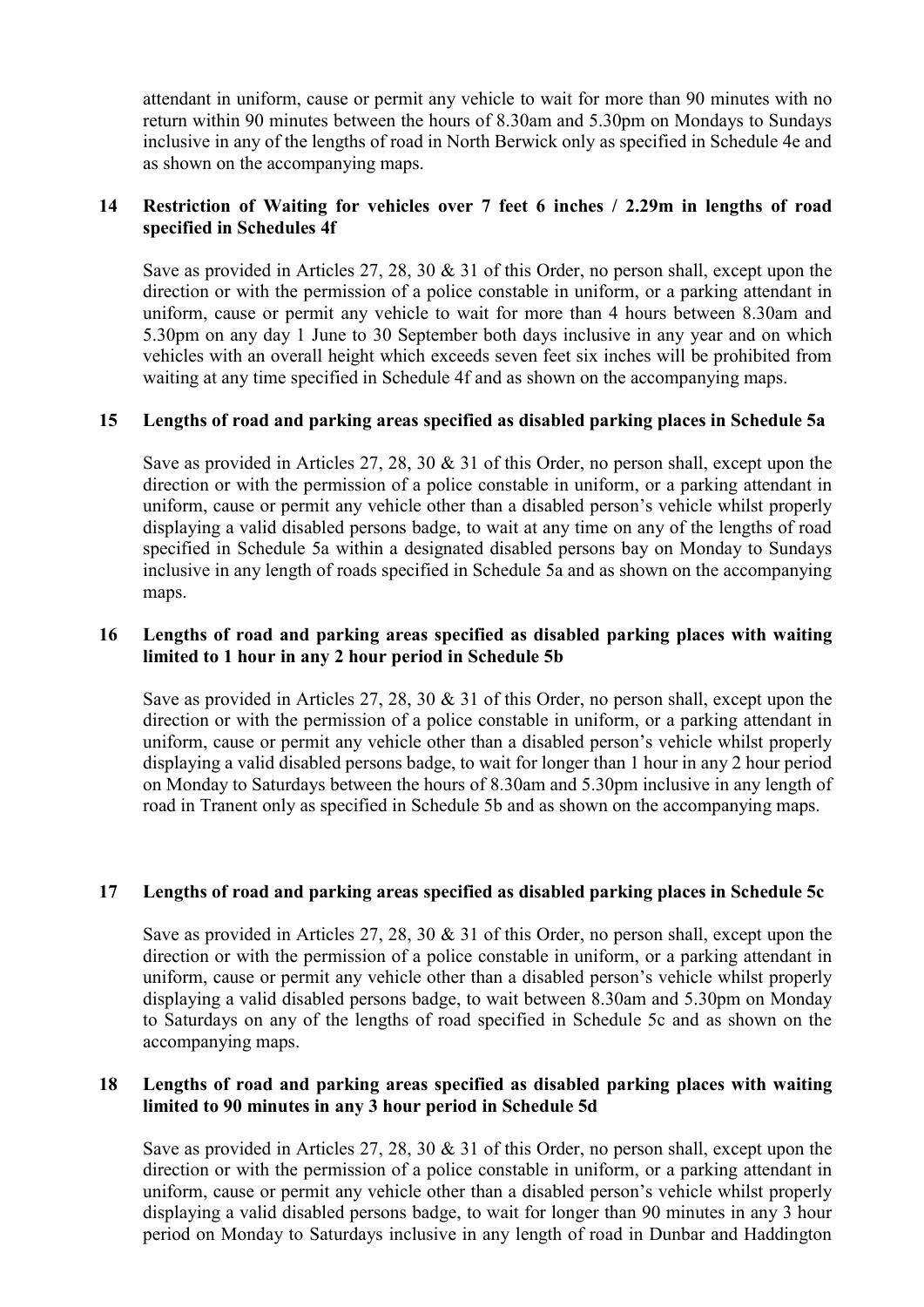only, as specified in Schedule 5d and as shown on the accompanying maps.

# 19 Lengths of road specified as loading / unloading bays in Schedule 6a

Save as provided in Articles 27, 29, 33 & 35 of this Order, no person shall, except upon the direction or with the permission of a police constable in uniform or a parking attendant in uniform, cause or permit any vehicle other than a goods vehicle in actual use for loading or unloading goods to wait between 8.30am and 5.30pm on Mondays to Saturdays inclusive on any of the lengths of road specified in Schedule 6a and as shown on the accompanying maps.

## 20 Lengths of road specified as loading / unloading bays in Schedule 6b

Save as provided in Articles 27, 29, 33 & 35 of this Order, no person shall, except upon the direction or with the permission of a police constable in uniform or a parking attendant in uniform, cause or permit any vehicle other than a goods vehicle in actual use for loading or unloading goods to wait between 8.30am and 5.30pm Mondays to Sundays inclusive, on any of the lengths of road in North Berwick only specified in Schedule 6b and as shown on the accompanying maps.

# 21 One-Way lengths of road specified in Schedule 8

No person shall, except upon the direction or permission of a police constable in uniform, or a parking attendant in uniform, cause or permit any vehicle to travel in any direction on the lengths of road specified in Schedule 8 other than in the specified direction and as shown on the accompanying maps.

#### 22 Areas specified as coach parking places in Schedule 9

Save as provided in Articles 27 & 29 of this Order, no person shall, except upon the direction or with the permission of a police constable in uniform, or a parking attendant in uniform, cause or permit any vehicle other than a coach to wait at any time on any of the areas specified in Schedule 9 in Dunbar only, and as shown on the accompanying maps.

#### 23 Areas specified as box junctions in Schedule 10

Save as provided in Articles 27, 29 & 36 no person shall cause or permit any vehicle to enter any of the boxed areas of road except upon the direction or with the permission of a police constable in uniform, or a parking attendant in uniform, specified in Schedule 10 if it would become necessary for the whole or part of the vehicle to remain stationary within any of those areas due to the presence of other stationary vehicles.

#### 24 Areas specified as roads adjacent to schools in Schedule 11

Save as provided in Articles 26, 27, 29, 30, 31, 32, 33, 34 & 35 of this Order, no person shall, except upon the direction or with the permission of a police constable in uniform, or a parking attendant in uniform, cause or permit any vehicle to wait between the hours of 8.00am to 9.30am and 2.30pm – 4.30pm Mondays to Thursdays and between 8.00am and 1.30pm on Fridays and cause or permit any vehicle to load between the hours of 8.00am – 9.30am and 2.30pm and 4.30pm and between the hours of 8am and 1.30pm on Fridays and as shown on the accompanying maps.

# 25 Areas specified as School Keep Clear Markings

Save as provided in Articles 27, 29, 30, 31, 32, 33, 34 & 35 of this Order, no person shall,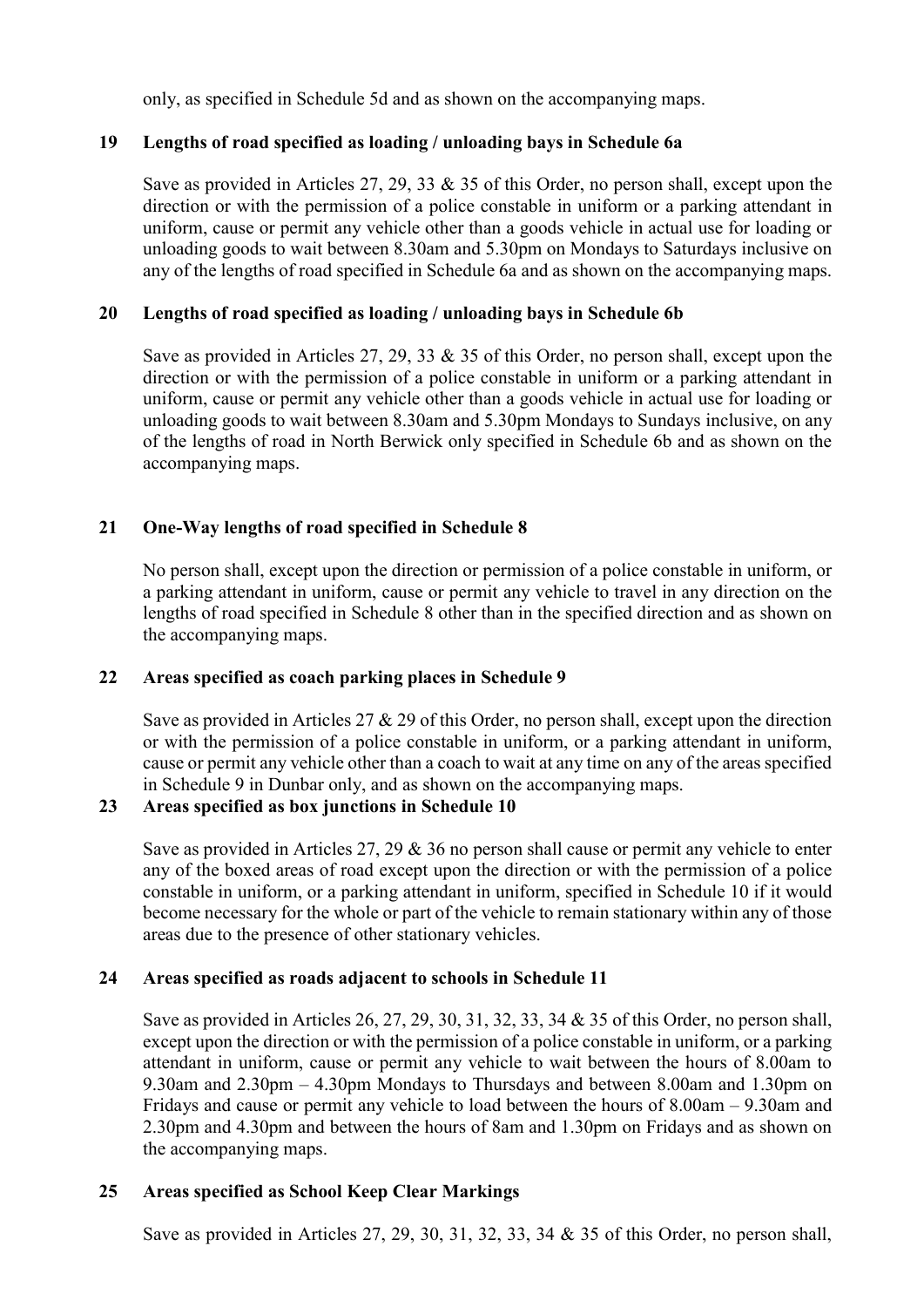except upon the direction or with the permission of a police constable in uniform, or a parking attendant in uniform, cause or permit any vehicle to wait between the hours of 8.00am to 9.30am and 2.30pm – 4.30pm Mondays to Thursdays and between 8.00am and 1.30pm on Fridays and cause or permit any vehicle to load between the hours of 8.00am – 9.30am and 2.30pm and 4.30pm and between the hours of 8am and 1.30pm on Fridays and as shown on the accompanying maps.

# 25a Areas specified as Taxi Stances

No person shall, except upon the direction or with the permission of a police constable in uniform, or a parking attendant in uniform, cause or permit a Vehicle to park or wait in a Parking Bay which has been designated by the Local Authority as a Taxi Stance for the exclusive use of Taxis during the hours of operation as a Taxi Stance unless the vehicle is a Taxi

# 26 Exceptions for Public Holidays

The following days of the year will be exempt from enforcement activity and no PCN's will be issued. Christmas Day, Boxing Day\*, New Year's Day and Easter Monday. \*Boxing Day holiday will carry over to the  $27<sup>th</sup>$  should the  $26<sup>th</sup>$  fall on a Sunday.

# 27 Exceptions from Waiting Restrictions – Emergency and Local Authority vehicles

Nothing in Articles 3, 4, 5, 6, 7, 8, 9, 10, 11, 12, 13, 14, 15, 16, 17, 18, 19, 20, 21, 23, 24 & 25a of this Order shall apply to the following vehicles:-

- (a) vehicles being used for fire and rescue, ambulance or police service purposes; or
- (b) vehicles, not being passenger vehicles, while being used in the service of the local roads authority in pursuance of statutory powers or duties: provided that in all the circumstances it is reasonably necessary in the exercise of such powers or duties or the performance of such duties for the vehicle to wait or stop at the place in which it is either waiting or stopped.

# 28 Exceptions from Waiting Restrictions - General operations

Nothing in Articles 3, 4, 5, 6, 7, 8, 9, 10, 11, 12, 13, 14, 15, 16, 17, 18, 19, 20, 21, 23 24 & 25a shall prevent any person from causing or permitting a vehicle to wait in any of the lengths of road referred to in those Articles for so long as may be necessary to enable the vehicle, if it cannot conveniently be used for such purposes in any other road, to be used in connection with any:

- (a) building operation; or
- (b) demolition; or

(c) laying, erection, alteration or repair of any sewer or of any main, pipe or apparatus for the supply of gas, water or electricity or of any electronic communications apparatus; or

- (d) excavation; or
- (e) any telecommunication apparatus; or
- (f) the placing, maintenance or removal of any traffic sign.

# 29 Exceptions from Waiting Restrictions - Disabled Persons' Vehicles

Nothing in Articles 4, 5, 6, 7, 8, 9, 10, 11, 12, 13, 14, 15, 16, 17,& 18 of this Order shall apply to disabled person's vehicles which are not causing an obstruction and which are being driven or used by disabled persons whilst displaying a valid disabled person's badge.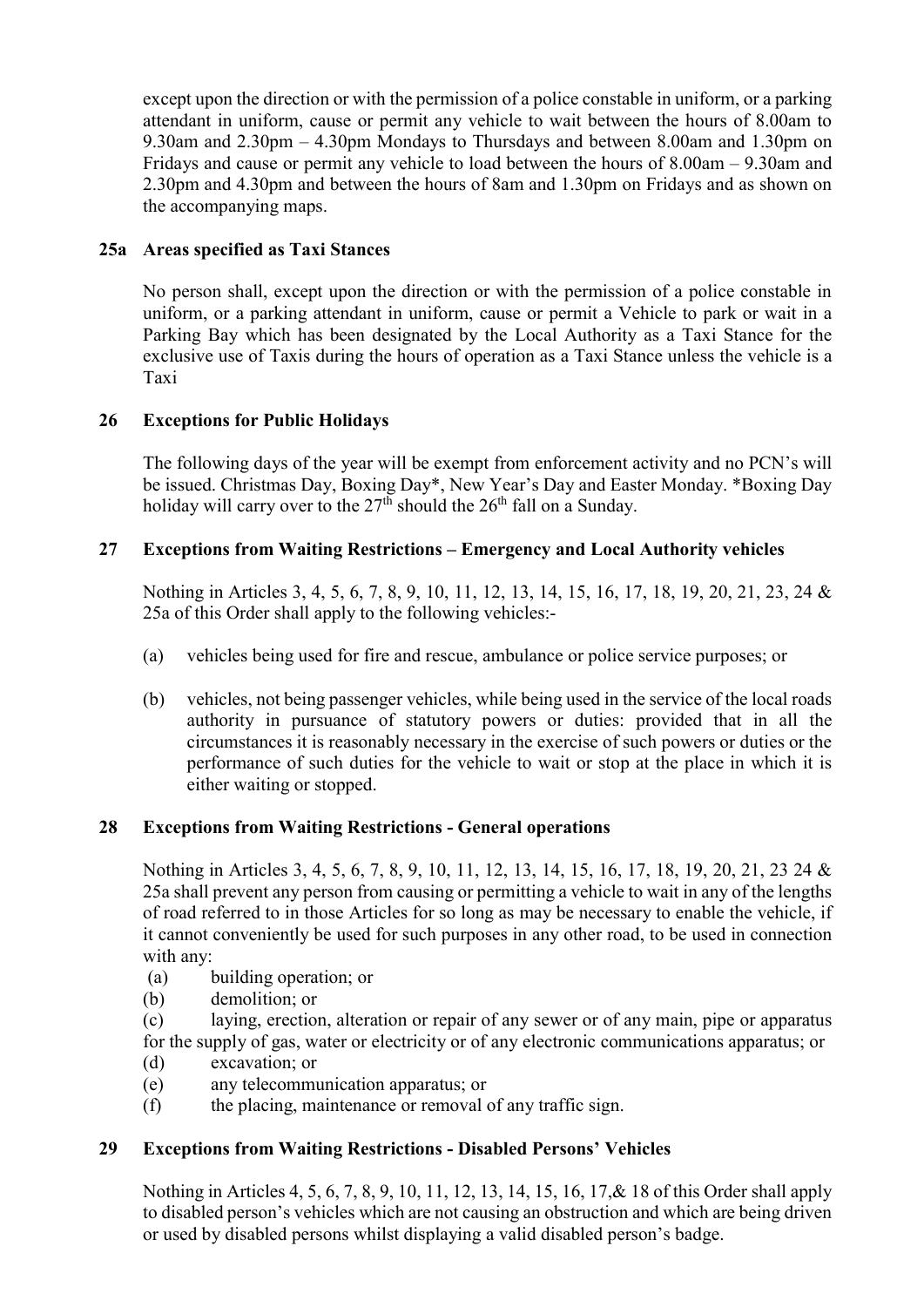# 30 Exceptions from Waiting Restrictions - Funeral Vehicles

Nothing in Articles 3, 4, 5, 6, 7, 8, 9, 10, 11, 12, 13, 14, 15, 16, 17, 18, 19, 20, 23, 24 & 25a of this Order shall apply to designated undertakers vehicles (i.e. a hearse) in connection with an actual funeral undertaking.

# 31 Exceptions from Waiting Restrictions - General

Nothing in Articles 3, 4, 5, 6, 7, 8, 9, 10, 11, 12, 13, 14, 15, 16, 17, 18, 19, 20, 21, 23 & 24 of this Order shall prevent any person from causing or permitting a vehicle to wait in any of the lengths of road referred to in those Articles for so long as may be necessary to enable a person to board, or alight from a vehicle, or to load thereon or unload there from his personal luggage provided that no vehicle shall wait in any such road for longer than 10 minutes or such longer period as a police constable in uniform, or a parking attendant may approve.

The vehicle is waiting owing to the driver being:

(a) obliged to stop in order to avoid an accident; or

(b) prevented from proceeding by any circumstances beyond their control, where the said circumstances relates directly to the movement, or otherwise, of traffic on the road.

# 32 Exceptions from Waiting Restrictions - Loading and Unloading of Goods

Nothing in Articles 4, 5, 6, 7, 8, 9, 10, 11, 12, 13, 14, 15, 16 & 17 of this Order shall prevent any person from causing or permitting a vehicle to wait in any of the lengths of roads specified:

(a) for as long as may be necessary for the purpose of delivering or collecting goods or merchandise or loading or unloading the vehicle at premises adjoining that road provided that no vehicle engaged in delivering or collecting goods or merchandise or loading or unloading shall wait:

(i) for a longer period that thirty minutes in the same place; and

(ii) no vehicle shall wait for longer than a period of 10 minutes in the same place without goods being loaded into or unloaded from the vehicle;

(b) notwithstanding anything in paragraph (a) of this Article the driver of a vehicle for the purpose of delivering or collecting goods or merchandise or loading or unloading the vehicle shall move the same on the instruction of a police constable in uniform or a parking attendant in uniform whenever such moving may be reasonably necessary for the purpose of preventing an obstruction.

# 33 Exceptions from Waiting Restrictions – Post Office Vehicles

 Nothing in Articles 5, 6, 7, 8, 9, 10, 11, 12, 13, 14, 15 & 16 of this Order shall prevent any person from causing or permitting any vehicle being a liveried vehicle, is in the service of, or is being employed by, a universal service provider or registered delivery companies and is in actual use while postal packets:

(a) addressed to premises adjacent to that road are being unloaded from the vehicle; or

(b) addressed to premises adjacent to that road having been unloaded from the said vehicle, are being delivered, or

(c) are being collected from postal boxes or premises adjacent to that road for loading on to the vehicle: or

(d) are being loaded on to the vehicle.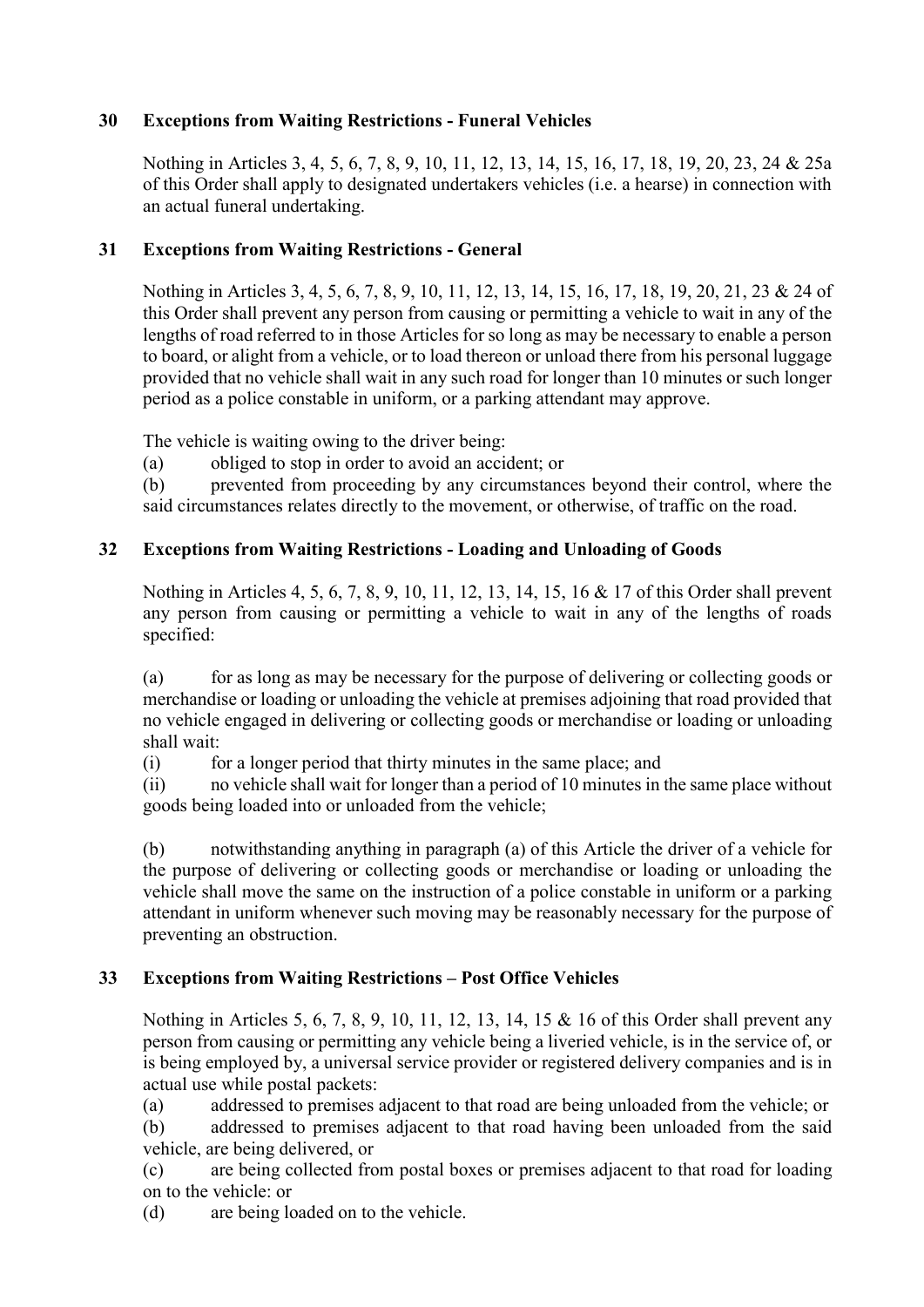# 34 Exception for Security Vehicles

 If the vehicle is in the service of, or is being employed by, a security company and is in the actual use while currency or other valuable:

- (a) are being unloaded from the vehicle; or
- (b) having been unloaded from the said vehicle are being delivered; or

(c) are being collected from the premises adjacent to that road for loading onto the vehicle; or

(d) having been collected from the said premises, are being loaded onto the vehicle.

# 35 Exceptions – Boxed Junctions

The provisions of Article 27 of this Order shall not apply:-

(1) in respect of a vehicle being used for police, fire brigade or ambulance purposes;

 (2) to anything done on the direction or with the permission of a police constable in uniform or a parking attendant in uniform;

 (3) so as to render it unlawful to cause or permit the whole, or any part of a vehicle to remain stationary within any boxed areas while waiting to complete a right-turn for so long as the vehicle is prevented from completing that turn by reason of the presence of other stationary vehicles, waiting in or near any of those areas to complete a right-turn; or

 (4) so as to render it unlawful to cause or permit the whole, or any part of a vehicle to remain stationary in any of the boxed areas if when the whole or any part of the vehicle entered those areas the person so causing or permitting has reason to believe that he would immediately be able to cause or permit the vehicle to be driven out of any of those areas.

# 36 Manner of Waiting

- (a) The driver of any vehicle waiting in any of the lengths of road specified in Schedules 3a, 3b, 3c, 3d and 4a, 4b, 4c, 4d, 4e, 4f and 5a, 5b, 5c, 5d and 6a, 6b and 7 shall, except upon the direction of a parking attendant, so wait -
	- (1) in the case of taxis and public service vehicles waiting at duly authorised taxi stances or bus stops respectively:-
		- (i) so that the left or nearside of the vehicle is parallel to the edge of the carriageway, and
		- (ii) so that the nearest wheels of the vehicle are not more than 0.3m from the edge of the carriageway nearest to the vehicle.
	- (2) in the case of all other vehicles:-
		- (i) so that the left or nearside of the vehicle is parallel to the edge of the carriageway, and
		- (ii) so that the nearest wheels of the vehicle are not more than 0.3m from the edge of the carriageway nearest to the vehicle.
- (b) The driver of any vehicle waiting in any of the lengths of road specified in Schedule 4d shall, except upon the direction of a parking attendant, so wait -
	- (i) so that the left or nearside of the vehicle is at 45° to the edge of the carriageway, and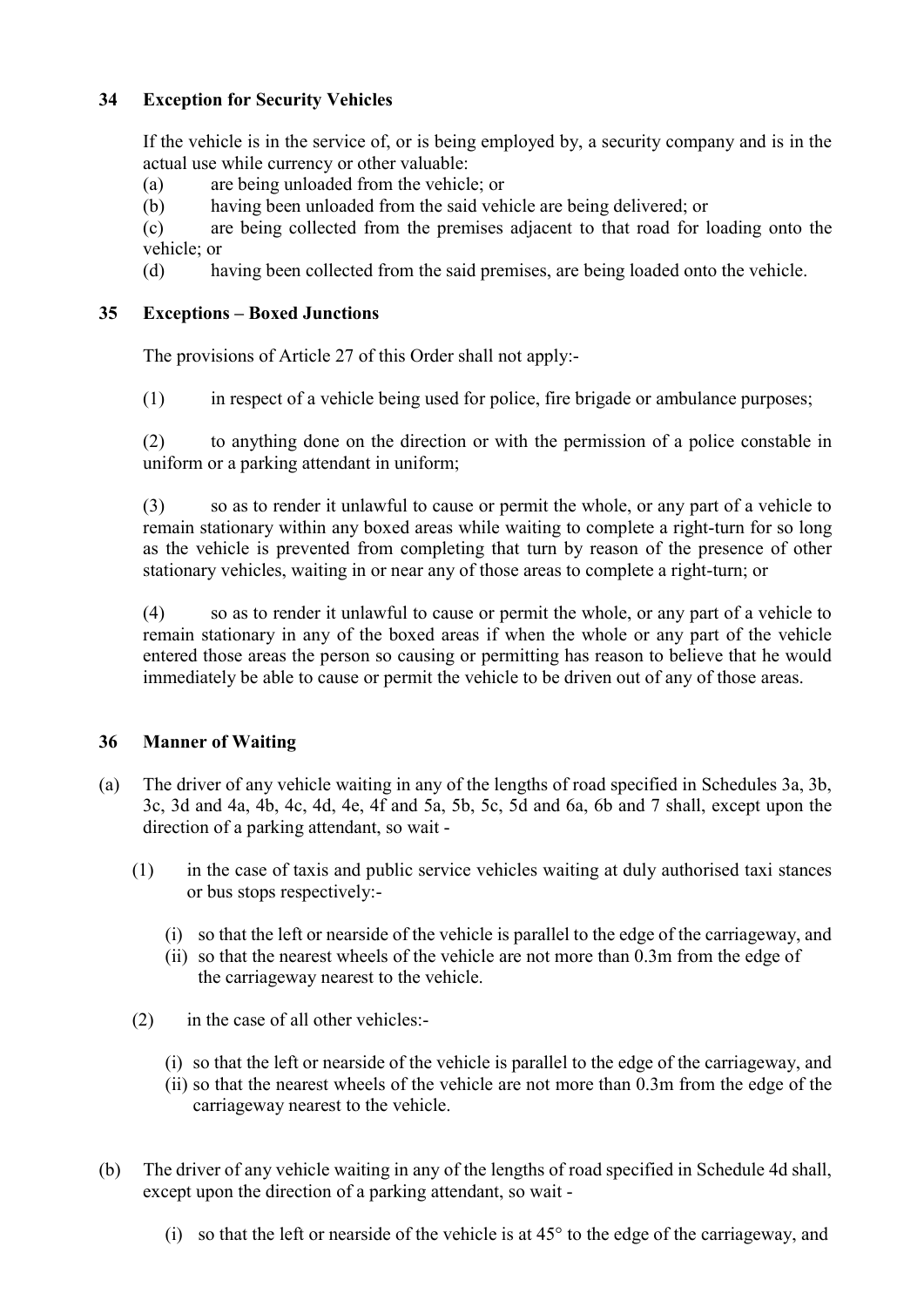(ii) so that the nearest wheels of the vehicle are not more than 0.3m from the edge of the carriageway nearest to the vehicle.

# 37 Duty to Move On

Notwithstanding any exception contained in this Order, the person in control of any vehicle loading/unloading or waiting during the restricted or prohibited hours in any of the lengths of road specified in Schedules 1, 2, 3a, 3b, 3c, 3d, 4a, 4b, 4c, 4d, 4e, 4f, 5a, 5b, 5c, 5d, 6a, 6b, 7, 8, 9, 10, 11a and 11b shall move the vehicle on the instructions of a police constable in uniform, or a parking attendant in uniform, whenever such removal is required.

# 38 Use of Vehicle

No person shall use a vehicle while it is in a parking place, in connection with the sale of any article to persons in or near the parking place, or in connection with the selling or offering for hire of his skill or services, unless they hold a street trader's licence in respect of such sale or hire or unless parking restrictions have been suspended by the Council and an appropriate permit issued in respect of the activities.

# 39 Revocation of Previous Orders

The following Orders are hereby revoked in their entirety:-

GIVEN UNDER THE SEAL of EAST LOTHIAN COUNCIL this day of 4<sup>th</sup> of February of 2022.

Authorised Signatory East Lothian Council John Muir House Haddington EH41 3HA